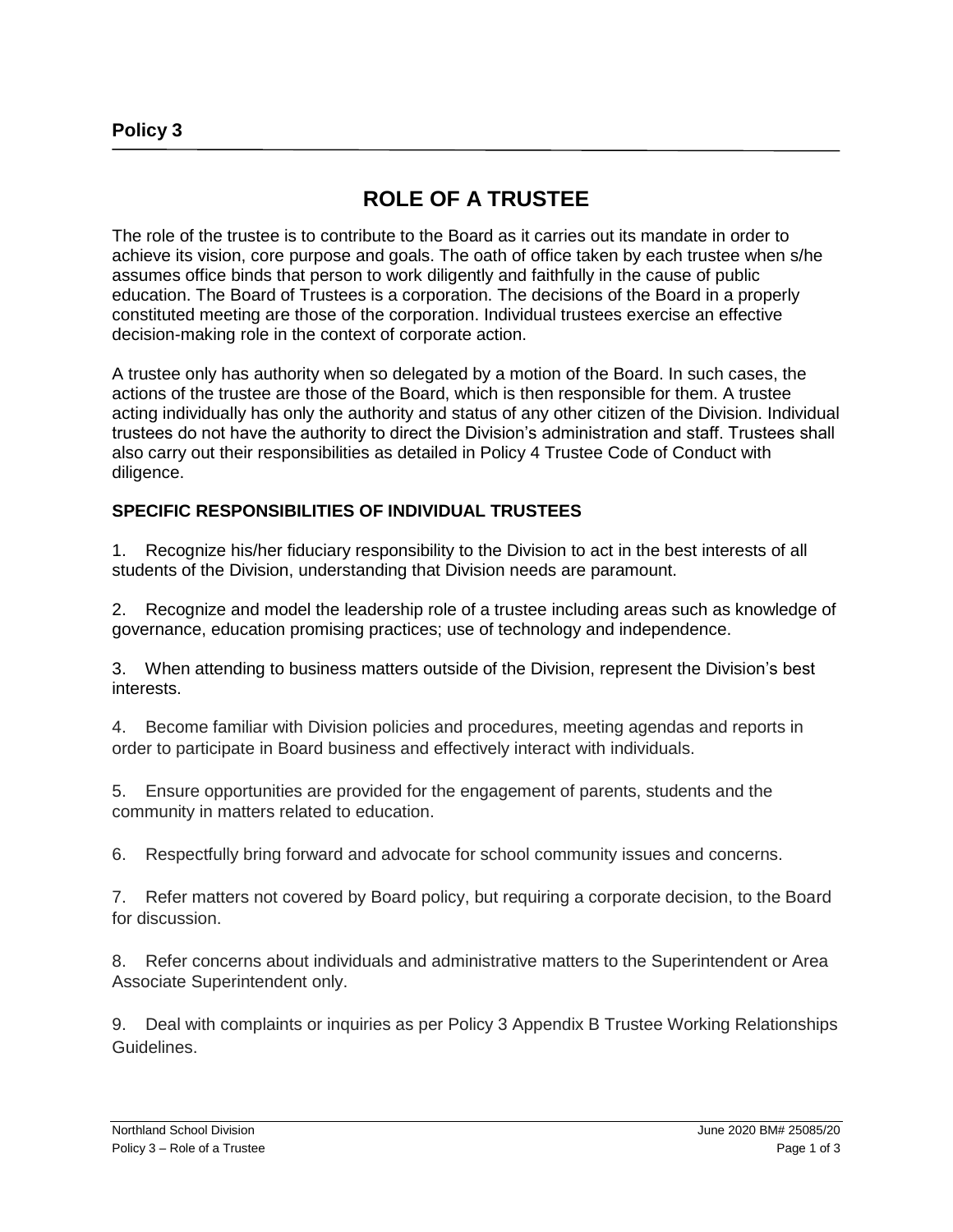- 10. Keep the Superintendent/Area Associate Superintendent and the Board informed in a timely manner of all matters coming to his/her attention that might affect the Division.
	- 10.1 Personnel matters are to be brought to the attention of the Superintendent or Area Associate Superintendent only.
	- 10.2 Inform the Chair of sensitive issues in a timely manner so they can ensure the information gets into the proper process(s) so that all trustees, the superintendent and others are informed as needed.
- 11. See also Policy 2 Appendix D Board and Superintendent Communication Guidelines.
- 12. Attend Board meetings, and committee meetings as assigned, having read all materials and prepared to participate in, and contribute to the decisions of the Board in order to help ensure the best decisions possible for education within the Division.
- 13. Inform the Chair and Executive Secretary to the Board and Corporate Services if unable to attend a meeting so an alternate can be arranged and briefed.
- 14. When delegated responsibility, will exercise such authority within the defined terms of reference in a responsible and effective way.
- 15. All trustees are expected to attend all aspects of the orientation program.
- 16. Participate in Board/trustee development sessions.
- 17. Be cognizant of provincial, national and international educational issues and trends.
- 18. Share the materials and ideas gained with fellow trustees at a Board meeting following a trustee development activity.
- 19. Strive to develop a positive and respectful learning and working culture within the Board and with school councils.
- 20. Be mindful of costs and help ensure the Board stays within its own budget.
- 21. Ward responsibilities include:
	- 21.1 Develop and nurture effective two-way communication with school councils and school community(s). See also Policy 3 Appendix B Trustee Working Relationships Guidelines.
	- 21.2 Attend school council meetings as possible, when invited.
	- 21.3 Attend Ward Council meetings.
	- 21.4 Attend school activities, including graduations as realistically possible.